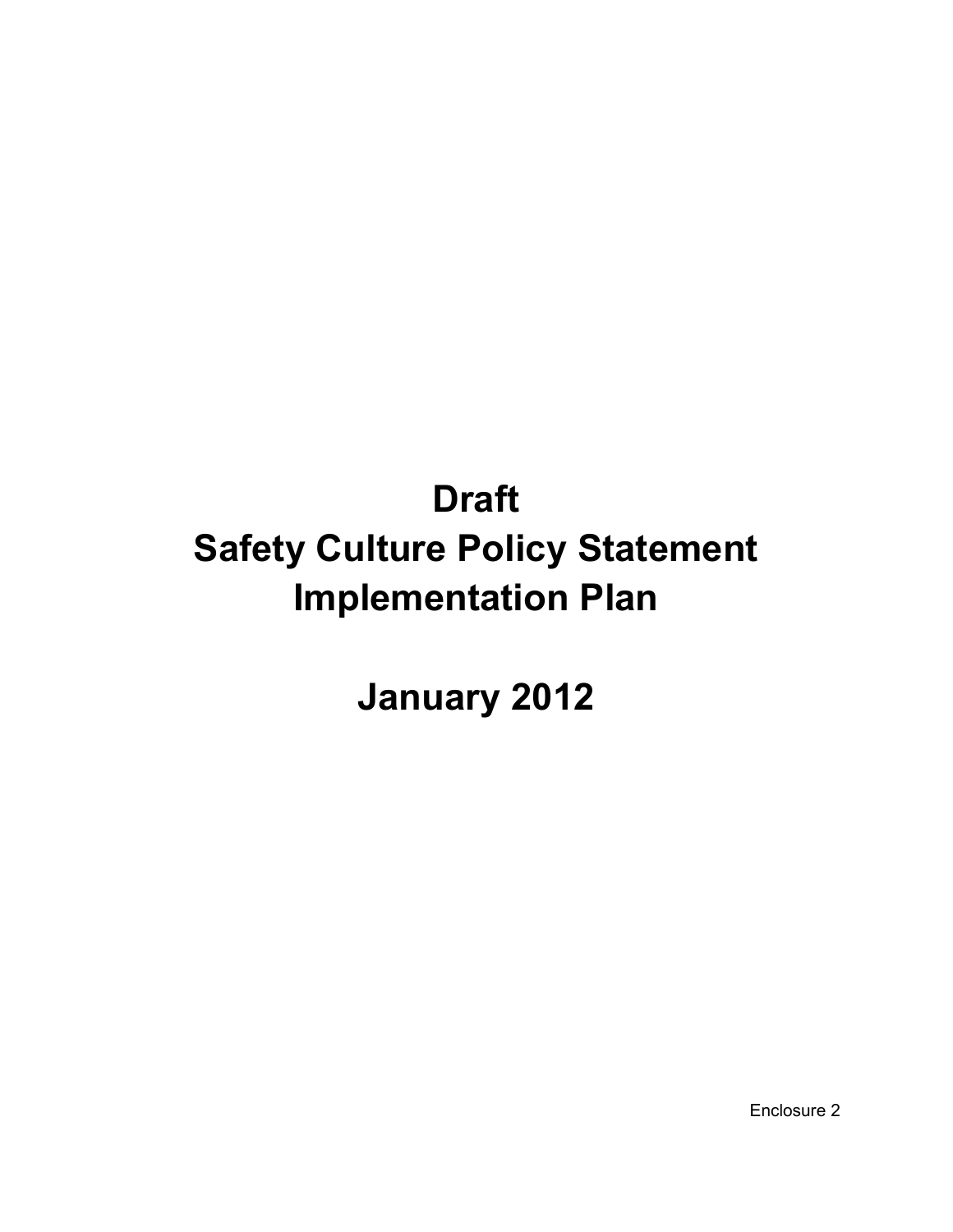## **Table of Contents**

| <b>Executive Summary</b>                                                                        | 3                       |
|-------------------------------------------------------------------------------------------------|-------------------------|
| <b>Roles and Responsibilities</b>                                                               | $\overline{\mathbf{4}}$ |
| <b>Nuclear Materials Users and Decommissioning and Low-Level Waste</b><br><b>Business Lines</b> | 5                       |
| <b>Operating Reactors Business Line</b>                                                         | $\overline{7}$          |
| <b>New Reactors Business Line</b>                                                               | 9                       |
| Fuel Facilities and Spent Fuel Storage and Transportation Business Lines                        | 11                      |
| <b>Office of Enforcement</b>                                                                    | 13                      |
| <b>Office of Nuclear Regulatory Research</b>                                                    | 16                      |
| <b>Office of Nuclear Security and Incident Response</b>                                         | 17                      |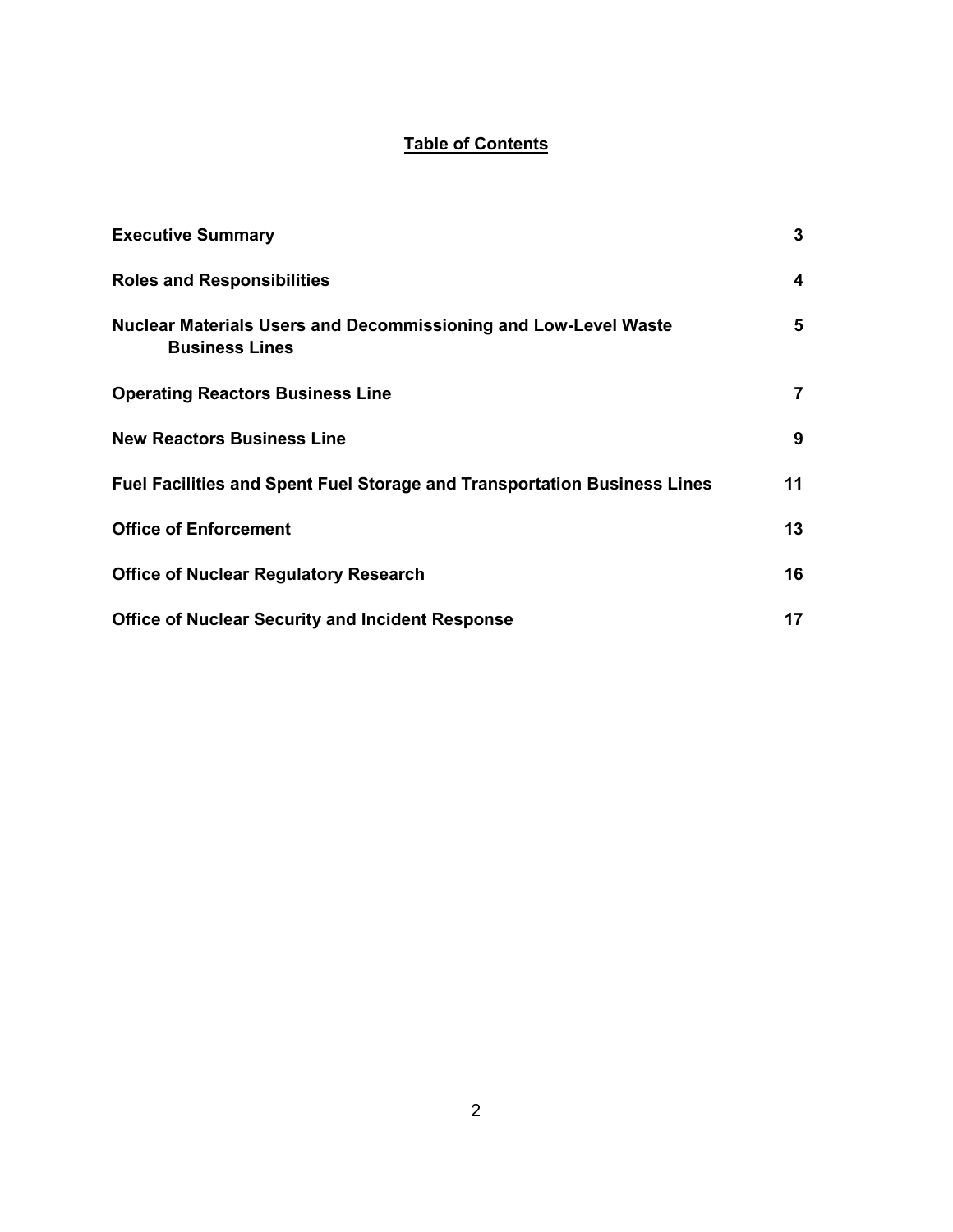## **EXECUTIVE SUMMARY**

This Implementation Plan summarizes the various activities the staff has completed and planned in response to Staff Requirements Memorandum (SRM)-SECY-11-0005, "Proposed Final Safety Culture Policy Statement," dated March 7, 2011, and the Chairman's tasking memorandum, dated July 22, 2011. The Policy Statement clearly communicates the Commission's expectations that individuals at organizations performing or overseeing regulated activities establish and monitor a positive safety culture commensurate with the safety and security significance of their activities and the nature and complexity of their organizations and functions. The education and communication activities described in this plan seek to achieve the vision that safety culture within the regulated nuclear sector will improve by the involved organizations understanding the Commission's expectations and by the NRC staff providing the necessary support to effectively employ the Safety Culture Policy Statement (SCPS).

## Completed Activities:

The staff has completed activities, including:

- Developed educational tools, such as case studies, brochures, and posters.
- Provided presentations at meetings with NRC staff, licensees, and stakeholders in the regulated communities at industry and international conferences and workshops.
- Developed newsletters and a Regulatory Information Summary to share information related to the SCPS.
- Developed expectations for inspectors such as revisions to training requirements and provided guidance for communication with licensees.
- Engaged in activities relating to the SCPS that are under previous Commission direction in the Reactor Oversight Process (ROP) and in the Construction Reactor Oversight Process (cROP), and for fuel facilities and spent fuel storage and transportation.
- Participated on a number of national and international bodies that set standards, establish research agendas, or share information on topics related to safety culture.
- Interacted with a number of stakeholders, including domestic and foreign industry representatives and organizations, national trade groups, and international nuclear organizations to engage them on safety culture issues and implementation strategies.

#### Planned Activities:

The staff has planned activities, including:

- Continue to develop educational tools such as additional case studies.
- Provide presentations on the SCPS to industry groups and dialogue with stakeholders, NRC staff and the diverse groups of licensees.
- Revise various licensing guidance, Inspection Manual Chapters (IMC) and NUREGS to incorporate the SCPS. For example, IMC1246, "Formal Qualification Programs in the Nuclear Material Safety and Safeguards Program Area" and the NUREG-1556 series, and revise licensing guidance on uranium recovery and decommissioning.
- Draft revisions to the construction reactor oversight process (cROP), and the fuel cycle oversight process (FCOP).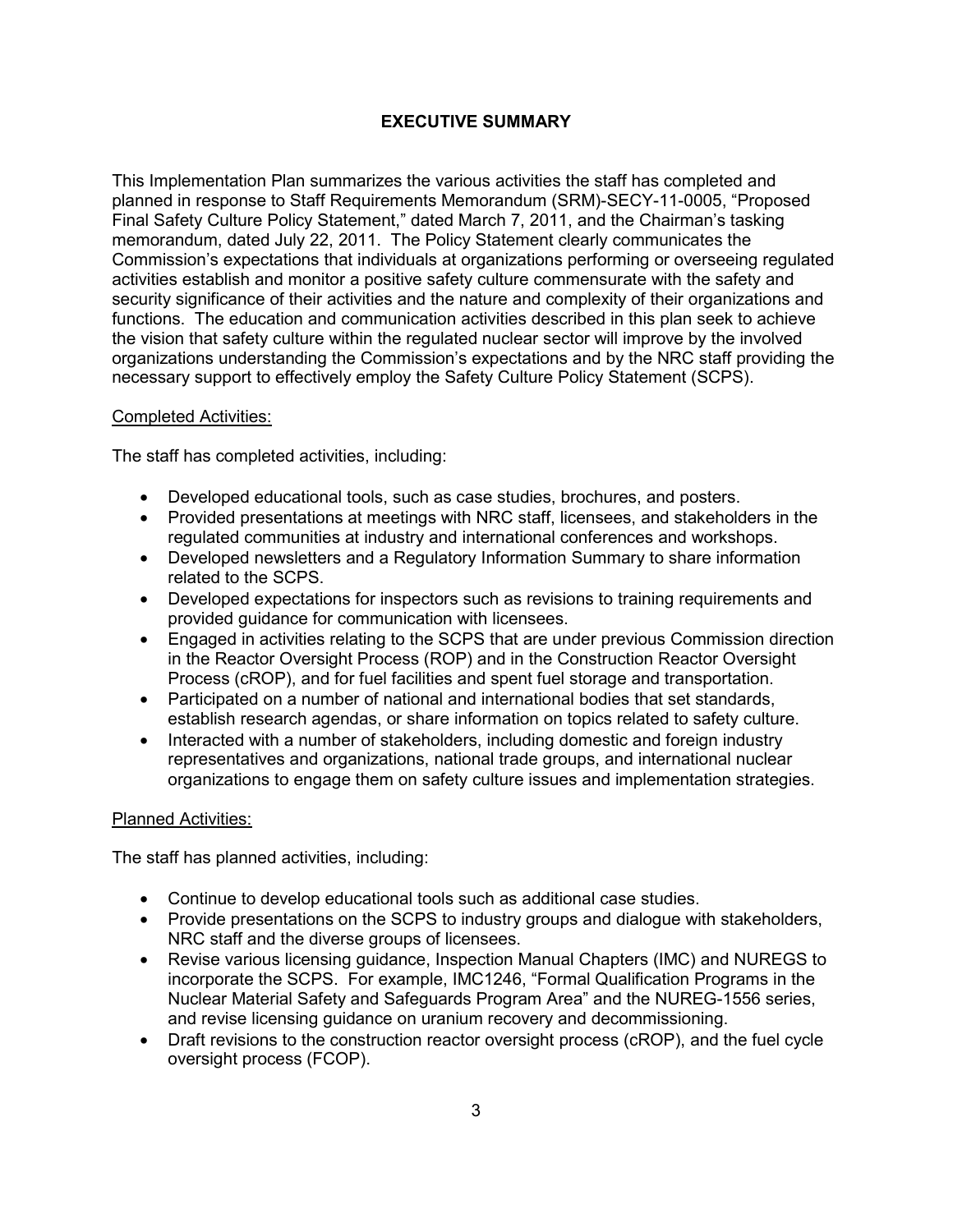#### **Roles and Responsibilities**

The Office of Federal and State Materials and Environmental Management Programs (FSME), Office of Nuclear Reactor Regulation (NRR), Office of New Reactors (NRO), and Office of Nuclear Material Safety and Safeguards (NMSS) are directly responsible for outreach and education and for incorporating the Safety Culture Policy Statement (SCPS), as appropriate, when revising existing program office procedures, documents, and inspection activities. These offices lead the NRC's business lines as reflected in the budget for Fiscal Year 2012.

The Office of Enforcement (OE) supports the program offices by developing presentation and educational materials and has played a major role in coordinating policy-related matters and providing outreach at meetings, conferences, and workshops.

The Office of Nuclear Regulatory Research (RES) and Office of Nuclear Security and Incident Response (NSIR) support OE and the other program offices in their SCPS-related activities by providing technical expertise and support as needed.

This plan describes the activities of these offices in SCPS-related outreach and education, as well as activities performed in response to previous Commission direction.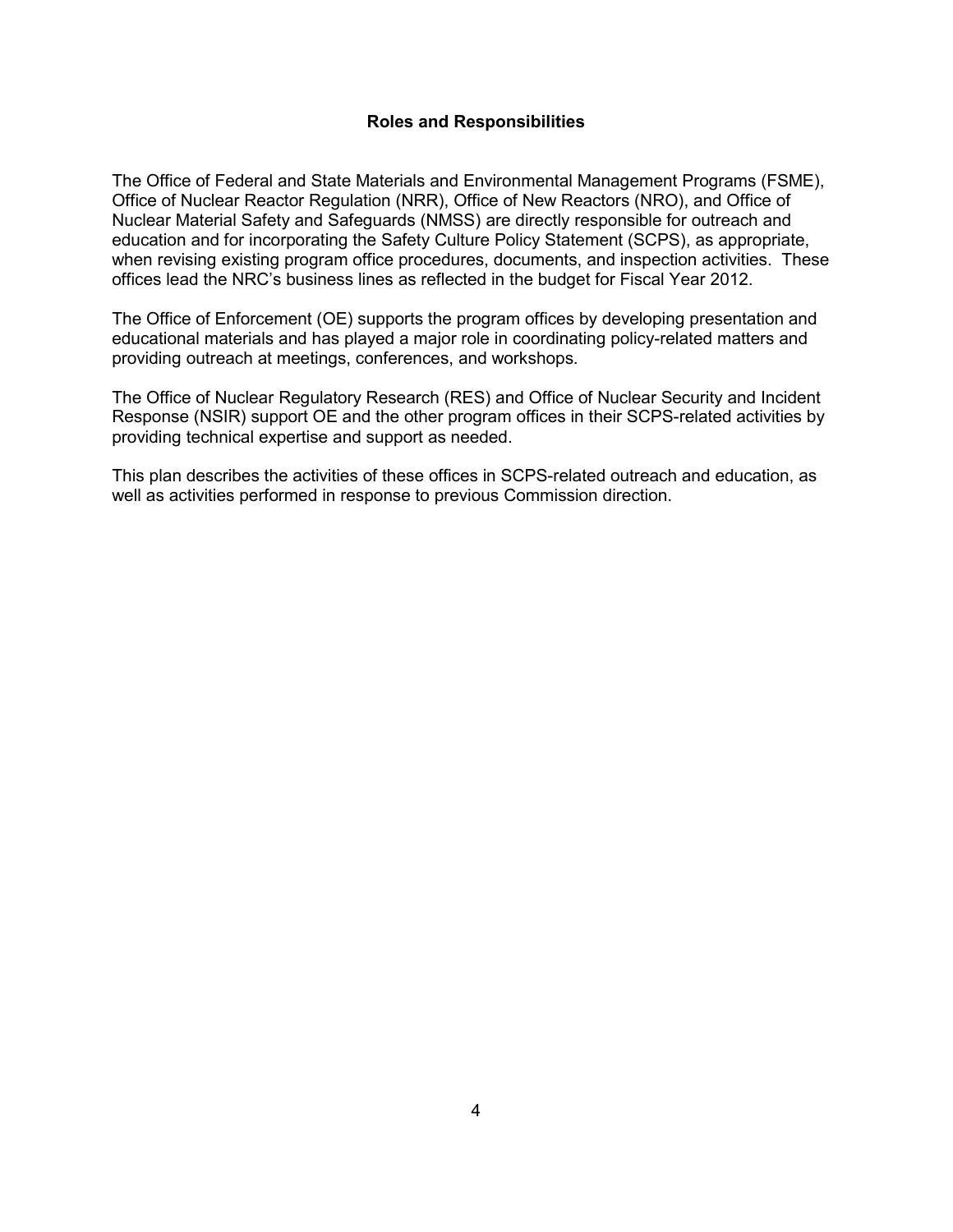#### **Nuclear Materials Users and Decommissioning and Low-Level Waste Business Lines**

#### **Completed Activities**

Materials Users: FSME leads the NRC's business line for Nuclear Materials Users and Decommissioning and Low-Level Waste. FSME discussed the SCPS during a teleconference at the Periodic Meeting of the Advisory Committee on the Medical Uses of Isotopes in January 2011, the 43rd Annual National Conference on Radiation Control in May 2011, the Master Material Licensee Counterpart Meeting in July 2011, the Organization of Agreement States (OAS) Annual Meeting in August 2011, the Child Health Corporation of America Radiology Directors Forum in September 2011, the 2011 National State Liaison Officers Conference in November 2011, and a meeting with Navy officials who oversee the Navy Master Material License in November 2011.

In addition to the external stakeholder, Agreement States, State, and federal counterpart meetings, the FSME staff has completed presentations to its divisions and the regions.

Regional and Agreement State inspectors are providing education and awareness of safety culture to the licensees by using key messages from the safety culture brochure and case studies during inspection entrance or exit meetings.

In addition, a Regulatory Issue Summary (RIS) has been developed to share the safety culture policy statement and related materials with the regulated communities. The RIS was originally developed for materials licensees, but has been broadened to be an agency-wide generic communication.

Decommissioning and Low-Level Waste (includes Uranium Recovery): Regional and Agreement State inspectors are providing education and awareness of safety culture to licensees by using key messages from the safety culture brochure during site visits.

#### **Planned Activities**

Materials Users: FSME will continue to dialogue with NRC licensees and Agreement States through FSME Newsletters, FSME letters, teleconferences, and annual meetings with the OAS and the Conference of Radiation Control Program Directors for awareness and education purposes.

The FSME staff will continue making presentations at conferences, internal meetings, and other opportunities to inform and educate NRC and Agreement State staff, licensees, and the industry about the SCPS. As previously discussed in SECY-11-0005, FSME will also address safety culture information sharing with the NRC staff as it relates to the licensees by introducing the safety culture policy and traits into the FSME revision to Inspection Manual Chapter (IMC) 1246, "Formal Qualification Programs in the Nuclear Material Safety and Safeguards Program Area." This document will be given a new number and will apply specifically to the Nuclear Materials Users program.

As discussed in SECY-11-0005, FSME will incorporate safety culture updates into the NUREG-1556, "Consolidated Guidance about Materials Licenses," series.Although FSME and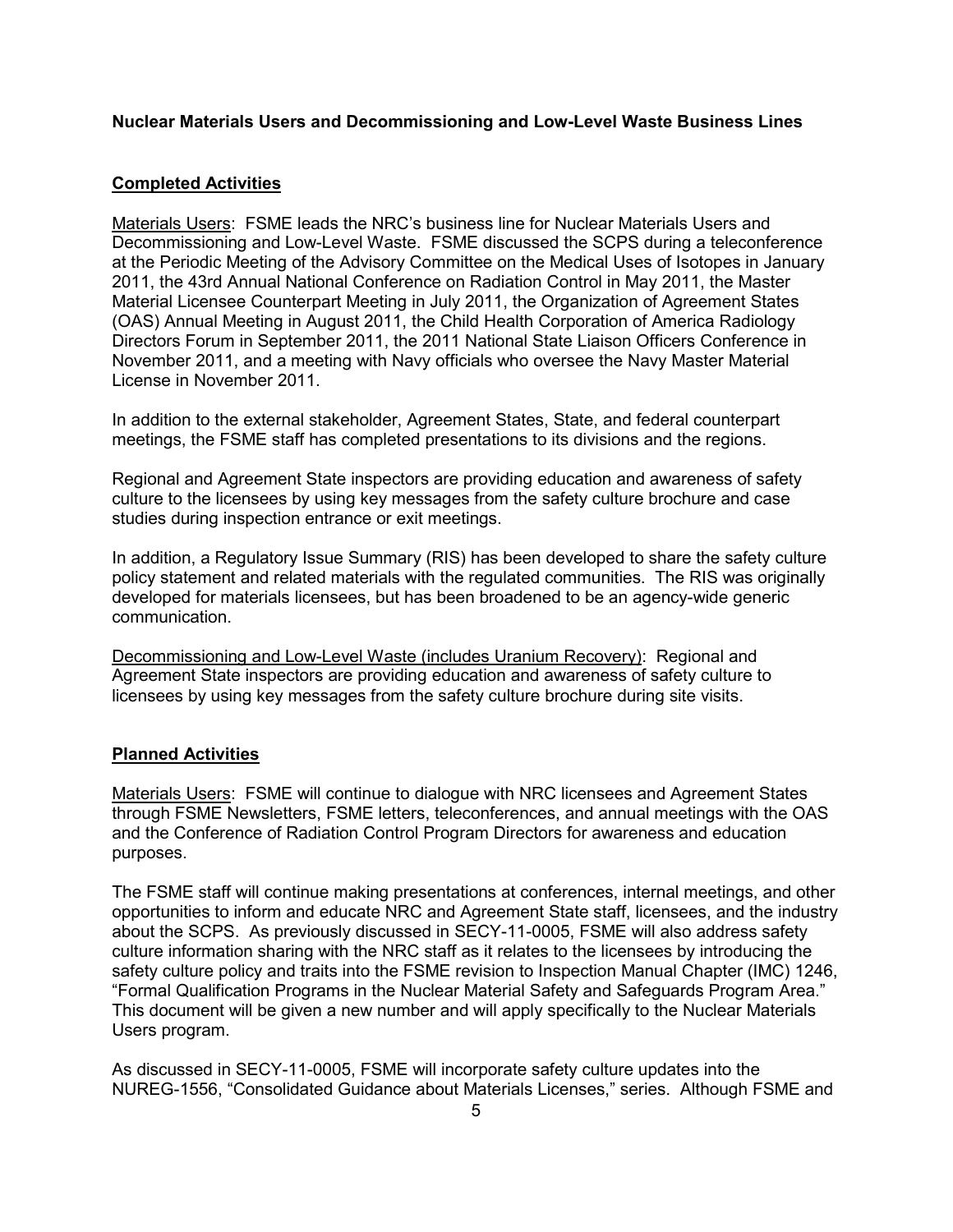the Agreement States are looking for ways to introduce safety culture into these documents, addressing safety culture is not the primary reason for updating these documents. The work on these updates has begun. FSME is involving the Agreement States in these efforts so that the NRC can learn from the best practices in the Agreement States. The update of the NUREG-1556 series is anticipated to take about 3½ years.The incorporation of safety culture into the NUREG-1556 series will (1) describe the NRC's expectation and to whom it applies and (2) define "nuclear safety culture" and describe the related traits. The appendices will also include a copy of the SCPS. An announcement of the availability of draft NUREG-1556, Volume 2, Revision 1, "Consolidated Guidance about Materials Licenses: Program-Specific Guidance about Industrial Radiography Licensees," for comment was published in the *Federal Register* (76 FR 72005) on November 21, 2011. Agreement States and the safety culture workshop panel members were notified of the opportunity to comment on the draft volume.

The Nuclear Materials Users program, which is run by FSME, Region I, Region III, and Region IV, will evaluate the effectiveness of safety culture education and outreach activities through discussions at inspection entrance or exit meetings. This activity will be performed under the budgeted resources in FY 2012 and FY 2013. Based on the evaluation, the materials program will determine whether additional enhanced outreach and education activities are needed. FSME has preliminarily discussed this activity with the Organization of Agreement States Board lead for safety culture and with representatives of the regions.

Decommissioning and Low-Level Waste (includes Uranium Recovery): Regional and Agreement State inspectors will continue to provide education and awareness of safety culture to licensees by using key messages from the safety culture brochure during site visits and inspections. FSME will incorporate safety culture updates into the uranium recovery and decommissioning licensing guidance documents.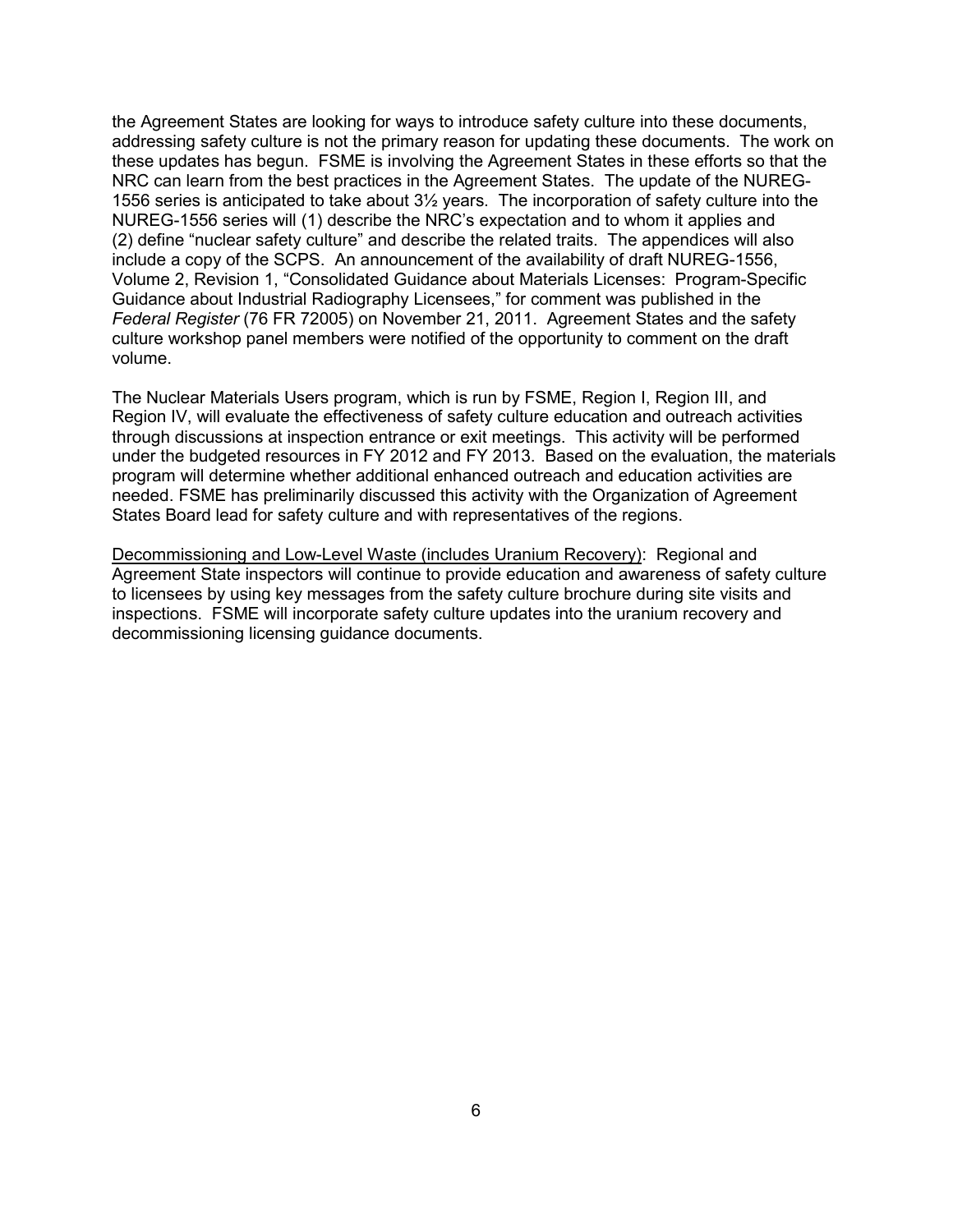#### **Operating Reactors Business Line**

NRR leads the Operating Reactors Business Line.

#### **Completed Activities**

Operating Reactors: The NRR staff gave presentations on the SCPS at the Region III Seminar in June 2011; the Human Performance, Observations/Root Cause/Corrective Action, Trending/Self-Assessment and Operating Experience Conference in June 2011; and the Corrective Action Program Owners Group in August 2011. NRR has also included an article on the SCPS in the Inspector Newsletter.

Reactor Oversight Process: Beginning in 1989, the NRC published two policy statements about safety culture at nuclear power plants. One described the Commission's expectations for the conduct of operations in control rooms; the second established the Commission's expectation for maintaining a safety-conscious work environment (SCWE) in which workers are able to raise nuclear safety concerns without fear of retaliation. The ROP's approach to addressing safety culture takes these policy statements into consideration. In 2003, the Davis-Besse Nuclear Power Station reactor vessel head degradation event led the Commission to direct the staff to monitor efforts to develop objective measures that serve as indicators of possible problems with safety culture. Subsequently, on July 1, 2004, the staff issued SECY-04-0111, "Recommended Staff Actions Regarding Agency Guidance in the Areas of Safety Conscious Work Environment and Safety Culture," which proposed possible options for enhancing oversight of SCWE and safety culture. In response to this SECY, the Commission issued SRM-SECY-04-0111 on August 30, 2004, approving several options that included (1) enhancing the ROP treatment of cross-cutting areas to more fully address safety culture, (2) ensuring that inspectors were properly trained, and (3) developing a process for determining the need for conducting safety culture evaluations of plants in the Degraded Cornerstone Column of the ROP Action Matrix. Since 2006, the NRC's oversight of safety culture for power reactors through the ROP has included guidance and procedures for inspecting and assessing aspects of licensees' safety culture. In 2008, the NRC developed several additional changes to the guidance on oversight of safety culture in the ROP as a result of lessons learned from the supplemental inspection conducted at Palo Verde Nuclear Generating Station. The NRR staff believes that the current process for monitoring and assessing safety culture is effective within the established framework of the ROP.

The staff continues to enhance ROP guidance documents, as needed, based on lessons learned and stakeholder feedback. Although the staff believes that the existing ROP already fits within the framework of this policy statement, NRR will continue to work with internal and external stakeholders through the normal processes to better align with the philosophy and language of the final policy statement and to consider insights from ongoing industry initiatives on safety culture.

One of the industry initiatives that the staff may gain insights from is the voluntary industry safety culture initiative, NEI 09-07, "Fostering a Strong Nuclear Safety Culture". Through NEI in partnership with INPO, the nuclear power industry pilot tested a broad initiative to monitor and improve its nuclear safety culture. Four nuclear power plants volunteered to participate in the industry's pilot application of the "Site Nuclear Safety Culture Process," documented in NEI 09-07. NRR agreed to observe three key elements of the safety culture initiatives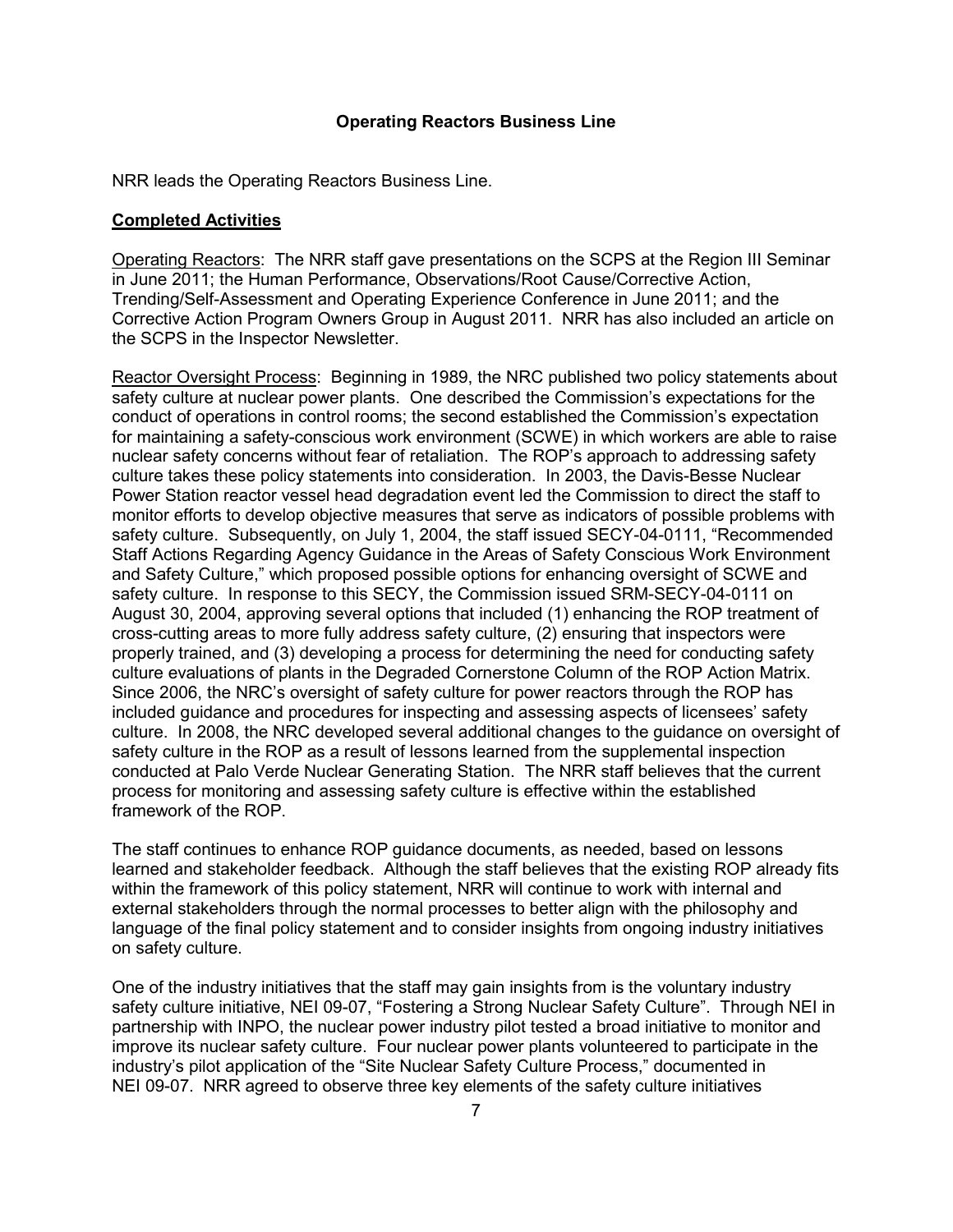underway at the pilot plants. The NRC staff observed all four of the pilot applications as well as a revision to the NEI 09-07 process at Hope Creek Generating Station, including the nuclear safety culture assessment process (NSCA). The staff has communicated comments about the NSCA to NEI and is currently awaiting a new revision for review.

Another effort to enhance ROP guidance documents is the common language effort. Before initiation of the policy statement development, the industry asked the NRC to work with it to harmonize the language of the INPO principles of safety culture and the NRC ROP. This effort was deferred while the policy statement was being developed. With the insights gained during the policy statement development, NRR is continuing to work with NEI, INPO, and the public to develop a common language for safety culture that can be used in the ROP and the INPO principles. This effort will remain within the Commission-directed framework for enhancing the ROP treatment of cross-cutting areas to more fully address safety culture. A workshop to discuss common language was deferred to assist the agency's response to the Fukushima event and the first meeting was held in December 2011.

Research and Test Reactors: NRR provided the case studies and brochures at the annual conference for this stakeholder group held in September 2011.

#### **Planned Activities**

Operating Reactors: NRR staff will continue to provide communication and outreach efforts as opportunities are available and will continue to work with external stakeholders on the common language effort.

Research and Test Reactors: NRR staff will continue to provide information and communication as opportunities are available. The staff also plans to address safety culture by providing training to NRC inspectors so that they are better aware of how safety culture may have contributed to incidents and are, therefore, able to provide information to licensees about how a positive safety culture can impact the facility.

Vendors and Suppliers: The diverse group of vendors and suppliers presents the greatest challenge for outreach and education on the SCPS. A number of factors, such as allegations related to vendors, inspection observations at vendors, and review of vendor operating experience, affect how NRR looks at the efforts by licensees to uphold a rigorous safety culture for vendors and suppliers. This will be an ongoing effort. The office will look for opportunities to explore lessons learned that can be considered to ensure that the vendors and suppliers maintain a positive safety culture. NRR will continue to inform and educate vendors about the policy during inspections and discuss the policy at public meetings, professional meetings, and vendor conferences.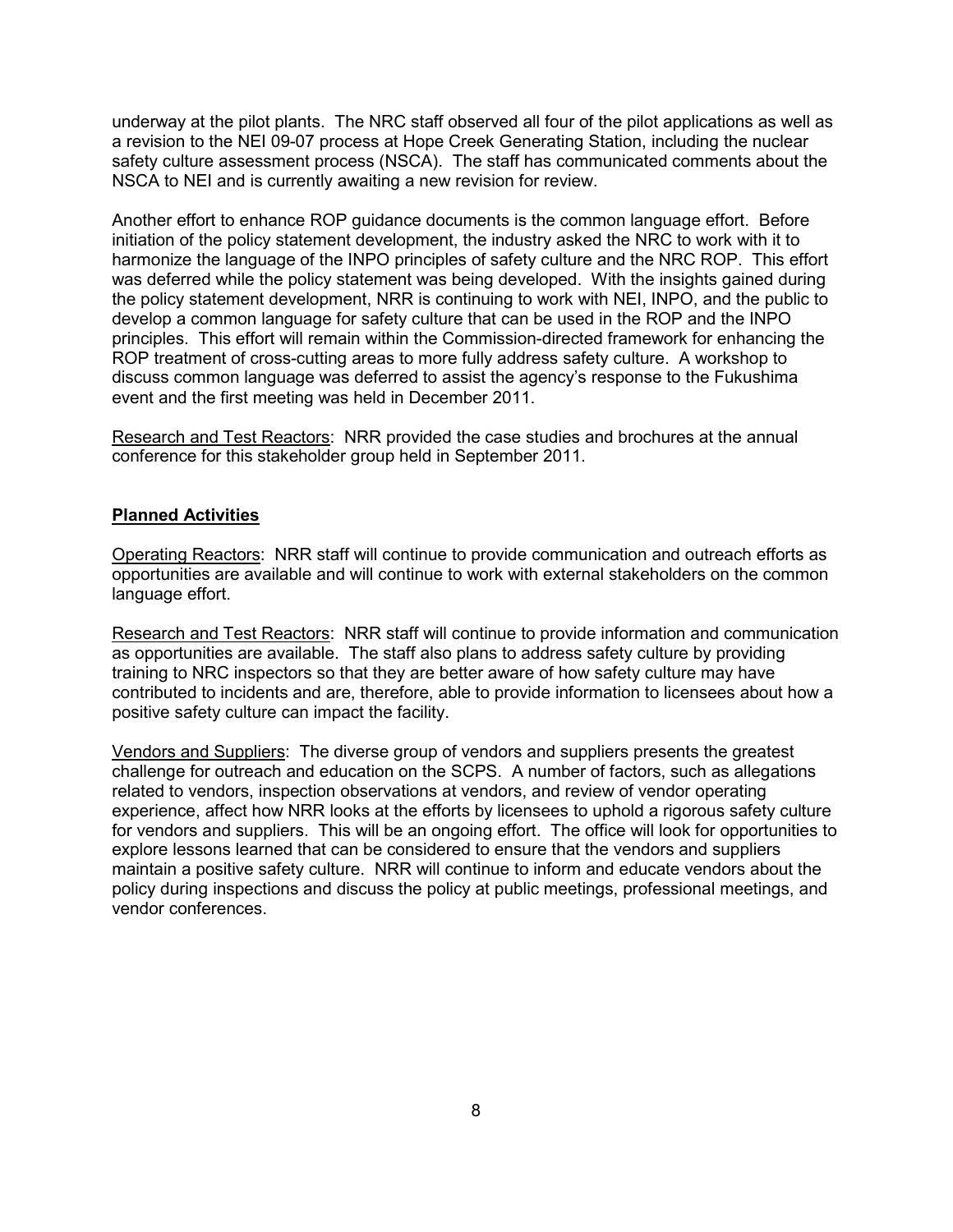#### **New Reactors Business Line**

NRO leads the agency's New Reactors Business Line.

#### **Completed Activities**

New Construction: NRO developed a communication plan to enhance staff awareness of the policy and to provide guidance for the staff to discuss the policy with external stakeholders (e.g., engineering meetings, license-related public meetings, professional conferences). The Region II Center for Construction Inspection has done the same in order to communicate and inform the inspection staff of the safety culture policy and its implementation. Current inspector qualifications and the construction inspection manual chapters provide information and guidance to the inspectors on the implementation of safety culture.

The NRO staff established an internal working group in 2009 to determine how the Commission direction on safety culture (SECY-09-0113, "Update on the Development of Construction Assessment Process Policy Options and the Construction Inspection Program Information Management System," dated August 14, 2009) should be addressed in the construction inspection oversight program. Recommendations from the working group were considered and implemented in the construction inspection manual chapters and procedures. NRO developed the new construction inspection program based on past construction lessons learned (NUREG-1055, ""Improving Quality and the Assurance of Quality in the Design and Construction of Nuclear Power Plants: A Report to Congress," issued May 1984), on the insights gained from NRR inspection programs and ROP lessons learned, and on the construction inspectors' experience with previous nuclear plant construction.

During the last five years, NRO has engaged its stakeholders in the development of the construction inspection program. NRO conducted a series of public meetings in 2008 and 2009 to request stakeholder feedback about the incorporation of safety culture into the construction inspection oversight program. The safety culture approach developed for construction is consistent with the ROP methodology, including the use of safety culture components, aspects, and cross-cutting issues. This approach provides the office with the means to communicate with licensees about the impact of findings about the safety culture at the construction site. IMC 0613, "Documenting 10 CFR Part 52 Construction Inspections," and IMC 2505, "Periodic Assessment of Construction Inspection Program Results" (similar to the ROP's IMC 0305, "Operating Reactor Assessment Program," and IMC 0310, "Components within the Cross-Cutting Areas"), provide the guidance to assess the safety culture of a construction site. IMC 2505 also includes references to the supplemental inspection procedures, which are used when there is a decline in safety performance at a construction site. These procedures provide inspectors with guidance on how to assess the safety culture at a construction site with escalating levels of efforts commensurate with the significance of a site's performance decline. The supplemental inspection procedures also provide inspectors with the tools to communicate safety culture issues to stakeholders.

Vendors and Suppliers: NRO has educated vendors about the policy during inspections, and discussed the policy at public meetings, professional meetings and at vendor conferences. NRO staff provided an overview of safety culture policy at the Workshop on Vendor Oversight in June 2010.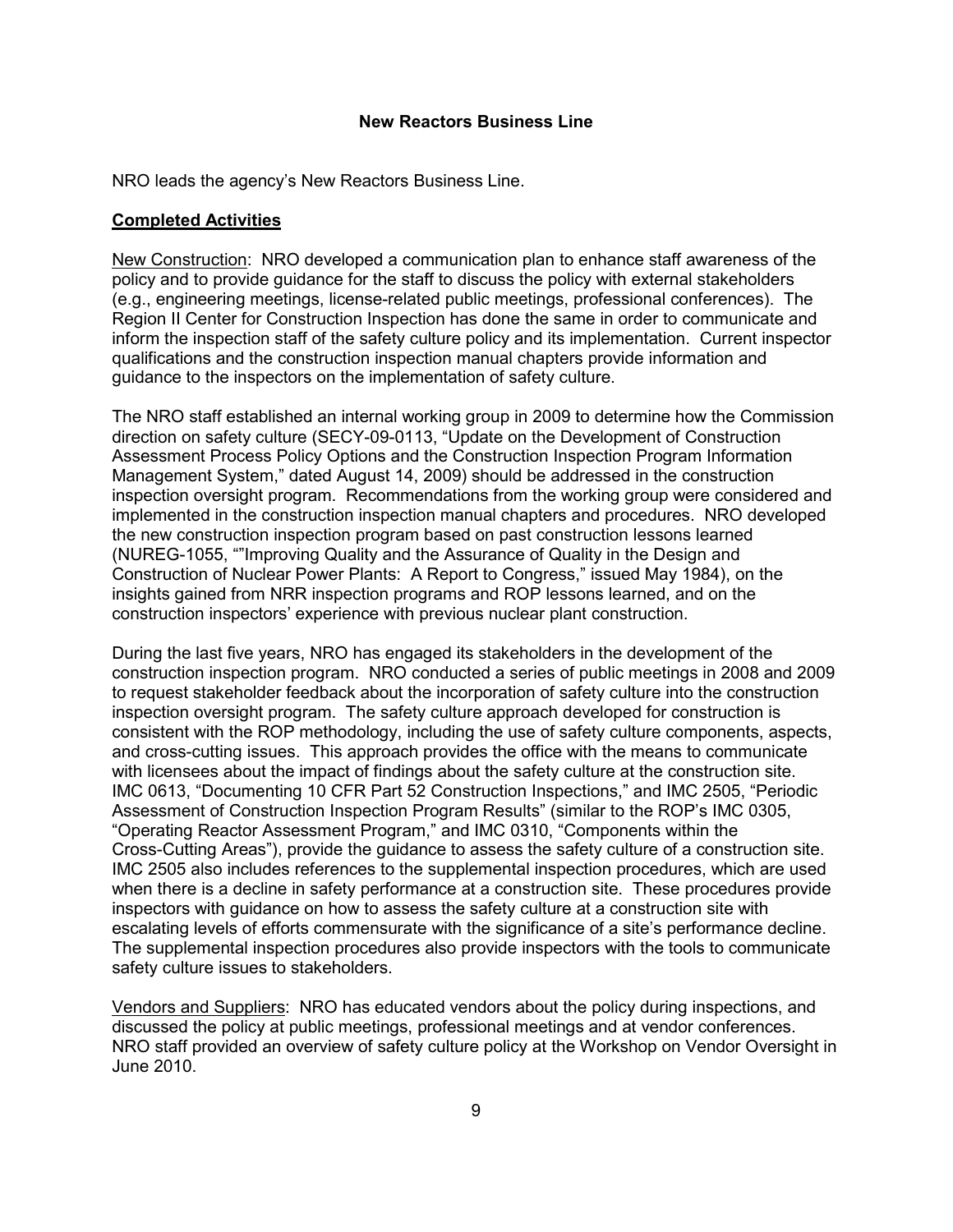## **Planned Activities**

New Construction: NRO staff will continue to provide communication and outreach efforts as opportunities are available.

NRO is in the process of completing a draft revision to the construction reactor oversight process (cROP) assessment process based on the ROP assessment program as directed by the Commission (SECY-10-0140, "Options for Revising the Construction Reactor Oversight Process Assessment Program," dated October 26, 2010) and has begun a pilot of the revised cROP beginning January 1, 2012. Based on the results from the pilot program, NRO will evaluate any revisions needed to improve the construction oversight process, including the oversight of safety culture as described in IMC 2505 and IMC 0613. In addition, the NRO staff continues to work with NRR on possible revisions to the oversight of how safety culture is currently implemented. Both offices are evaluating the use of common terminology between the NRC and the industry, considering the consolidation or revision of the safety culture components and aspects to reflect the safety culture traits in the policy, and will be assessing stakeholder feedback received as NRO conducts the cROP pilot program in CY 2012 at the Vogtle Electric Generating Plant and Virgil C. Summer Nuclear Station construction sites.

Vendors and Suppliers: Like NRR, NRO's oversight of the diverse group of vendors and suppliers represents the most challenging group with respect to the SCPS as it applies to the construction program. Allegations related to vendors and inspection observations at vendors affect how NRO looks at the efforts by licensees to uphold a rigorous safety culture for vendors and suppliers. The office will look for opportunities to explore lessons learned which can be considered to ensure that the vendors and suppliers maintain a positive safety culture. NRO will continue to inform and educate vendors about the policy during inspections, and discuss the policy at public meetings, professional meetings and at vendor conferences. This is an ongoing activity and a routine aspect of the vendor inspection program. The next workshop on the vendor oversight program is scheduled on June 28, 2012. NRO will take this opportunity to continue to communicate expectations to vendors and suppliers.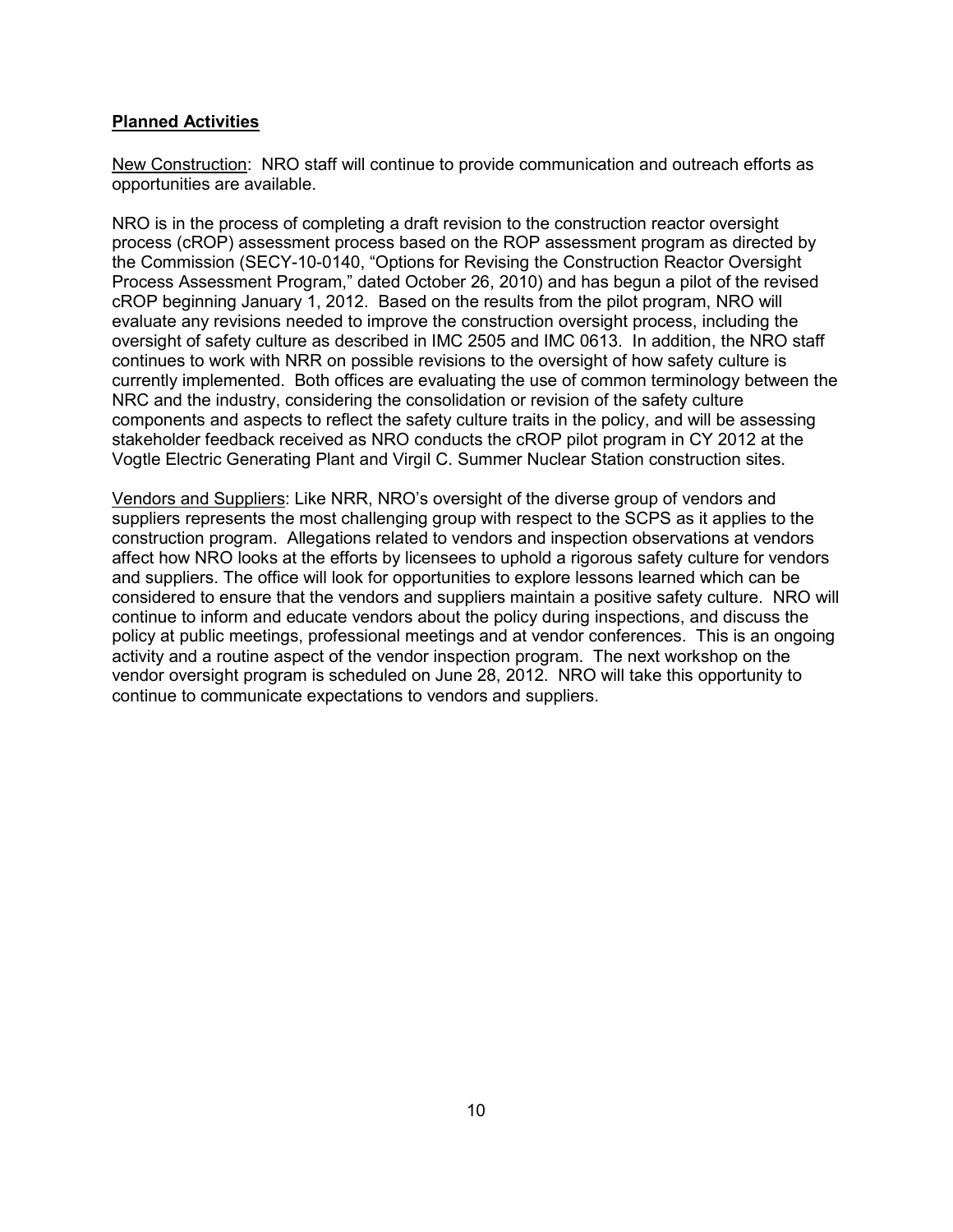## **Fuel Facilities and Spent Fuel Storage and Transportation Business Lines**

NMSS leads the NRC's Business Lines for Fuel Facilities and for Spent Fuel Storage and Transportation.

#### **Completed Activities**

Fuel Facilities: In June 2010, NMSS hosted the annual Fuel Cycle Information Exchange (FCIX), which included a workshop on safety culture at which the SCPS was discussed.

Spent Fuel Storage and Transportation: In May 2011, the NMSS Division of Spent Fuel Storage and Transportation (SFST) briefed internal and external stakeholders on the SCPS. The audience included NRC regional independent spent fuel storage installation inspectors, licensees, vendors, State representatives, and members of the public at the NEI Used Fuel Forum. In July 2011, NMSS staff held an interactive discussion with stakeholders at a licensing improvement public workshop. In November 2011, brochures, posters, and case studies were shared at NMSS's Spent Fuel Storage and Transportation Regulatory Conference.

Vendors and Suppliers: Communications to these stakeholders occur as part of routine management discussions with the Vendor Task Force.

#### **Planned Activities**

Fuel Facilities: As the NMSS Division of Fuel Cycle Safety and Safeguards develops the agenda for the next FCIX in June 2012, topics including an element of safety culture are likely. NMSS staff will continue to consider safety culture in evaluating the root cause of significant events at fuel facilities.

In SRM-M100429, "Briefing on the Fuel Cycle Oversight Process Revisions," dated May 12, 2010, and SRM-SECY-10-0031, "Revising the Fuel Cycle Oversight Process," dated August 4, 2010, the Commission directed the staff on near-term activities related to revising the fuel cycle oversight process (FCOP). Consistent with Commission direction, in February 2011, the staff provided a paper to the Commission comparing integrated safety analysis (ISA) and probabilistic risk assessment (PRA) methods in the context of fuel cycle facility oversight. In SECY-11-0140, "Enhancements to the Fuel Cycle Oversight Process," dated October 7, 2011, the staff described its development of safety cornerstones for fuel cycle facilities, its considerations for a fuel cycle significance determination process (FCSDP), and its work to provide licensees with incentives to maintain an effective corrective action program. The staff integrated the results of these activities with the insights from the ISA/PRA comparison and provided, for Commission consideration, three options for next steps to enhancing the FCOP.

The Commission approved the staff's recommended option to develop an FCOP with cornerstones, an FCSDP, a performance assessment process based on the FCDSP, a fuel cycle action matrix, and the cross-cutting areas used in the ROP and informed by the SCPS. The FCOP, as directed by the Commission, would provide the tools for inspecting and assessing licensee performance in a more risk-informed, objective, predictable, and transparent way. Additionally, this FCOP will provide a systematic way to adjust the inspection program based on licensee performance.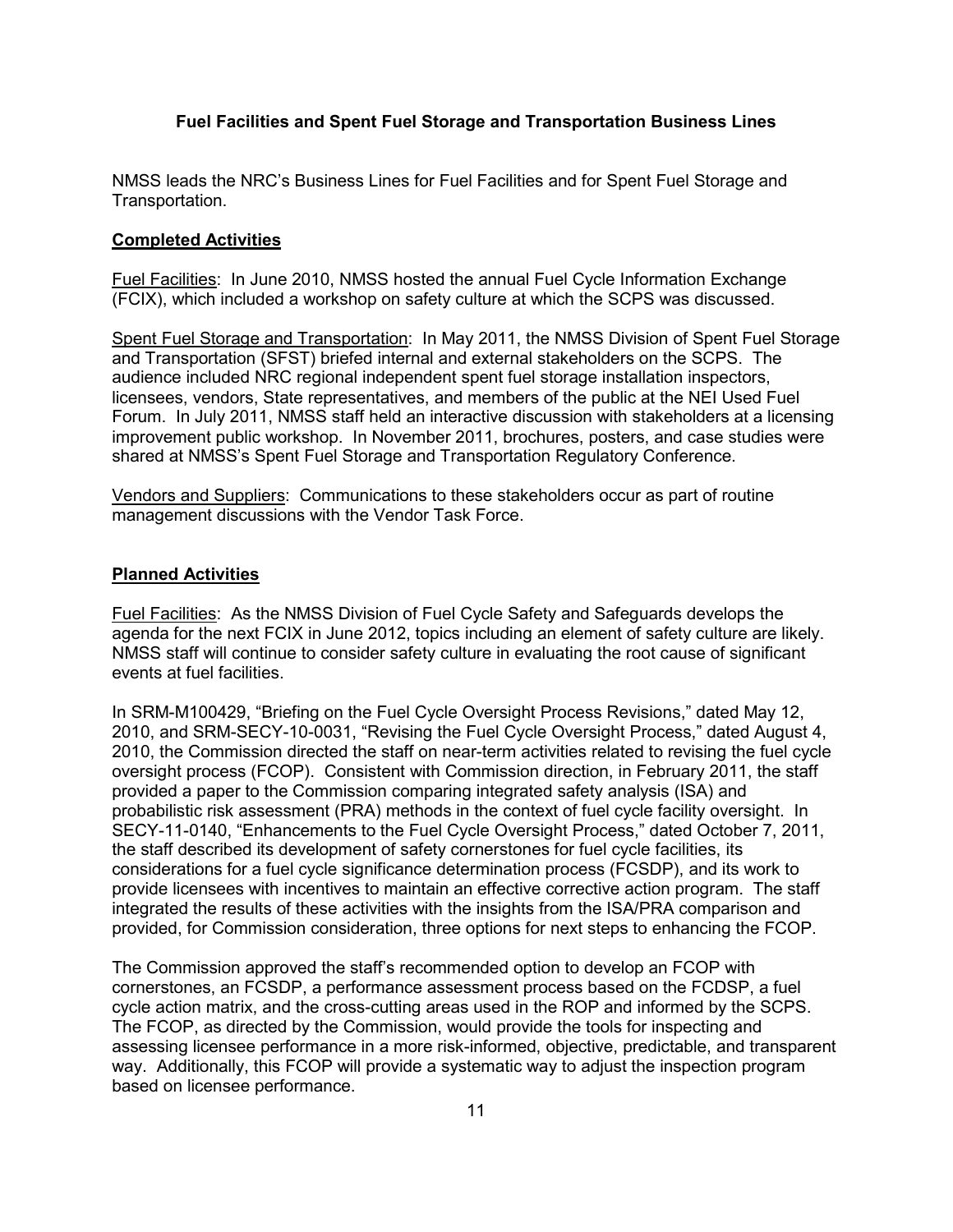Spent Fuel Storage and Transportation: NMSS is planning other outreach and education opportunities as the staff progresses in licensing and oversight improvement activities for the spent fuel program. The NMSS staff is not currently considering enhancements similar to the FCOP enhancements. However, the staff is assessing the SFST inspection program for effectiveness and efficiency improvements as directed in the SRM for COMSECY-10-0007, "Project Plan for Regulatory Program Review to Support Extended Storage and Transportation of Spent Nuclear Fuel," dated December 6, 2010. As this assessment proceeds and enhancements are proposed and implemented, the staff may consider further oversight initiatives that may include something akin to the FCOP.

Vendors and Suppliers: NMSS staff will continue to provide communication and outreach efforts as opportunities are available. Communications to these stakeholders are in routine management discussions with the Vendor Task Force.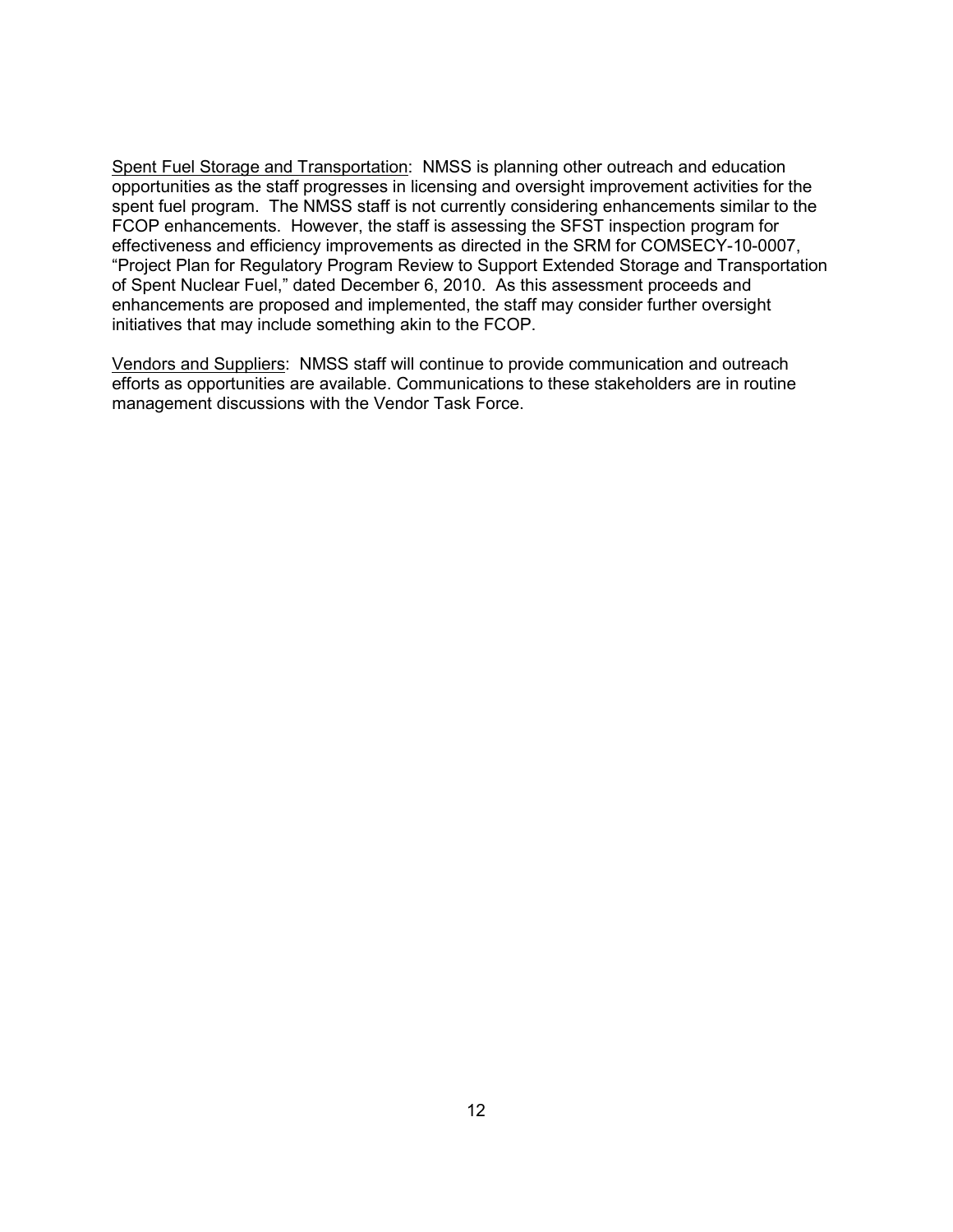## **Office of Enforcement**

As a support organization, OE does not have direct responsibility for implementing the SCPS. However, OE is providing tools to help communicate with interested stakeholders about the Policy Statement and safety culture in general.

## **Completed Activities**

Because it is important for individuals and organizations to understand the role that a positive safety culture can play in the safe and secure use of nuclear materials, the staff has developed "tools" to illustrate this point. These tools include the development of safety culture case studies, which is an ongoing effort, a safety culture user guide, a brochure in both English and Spanish, and posters. The OE staff requested feedback from its stakeholders, including the stakeholder panelists from the 2010 safety culture public workshop and those at public meetings and teleconferences during the development of these educational tools. Their response was very positive. The case studies, user guide, and brochure are available for download from the U.S. Nuclear Regulatory Commission's (NRC's) public Web site.

Safety Culture Case Studies describe real-life events for which review of the circumstances surrounding an event and the results of the investigations by other organizations in an oversight role found clear examples of the manner in which safety culture contributed to or mitigated the causes and consequences of the event. The case studies are intended to represent a breadth of industries, including energy, medical, and transportation. The case studies use the safety culture traits from the SCPS as the basis for learning and have been well received by the industry and the NRC staff. OE has used a press release, daily notes, and presentations to inform the industry and program offices that these case studies are available on the NRC safety culture Web site. The following case studies have been issued:

- 1. June 2009 collision of two Washington, DC, Metropolitan Area Transit Authority Metrorail trains
- 2. January 2009 U.S. Airways flight 1549 forced landing on the Hudson river
- 3. April 1978 partial collapse of the Willow Island cooling tower

A Safety Culture Case Study User Guide helps individuals and organizations use the various case studies more effectively by providing them with a better understanding of what safety culture is and why a strong safety culture and safety-first focus are important. The user guide reinforces the learning aspects of the case studies by providing thought-provoking questions for the user to consider.

The Brochure and Posters include a brief overview of the development of the SCPS, a discussion of the importance of safety culture in regulated entities, and the NRC's definition and traits of a positive safety culture. To date, the NRC has distributed nearly 4,000 copies of the SCPS brochure to stakeholders, program offices, and the regions and at international forums. To extend the breadth of the outreach, the brochure and the *Federal Register* notice, including the Statement of Policy, are available in Spanish. The NRC also provided the brochure to the Agreement States in a format that would allow customization to meet their specific needs. OE also developed posters that echo the design and content of the brochure for the program offices to use at conference and meetings.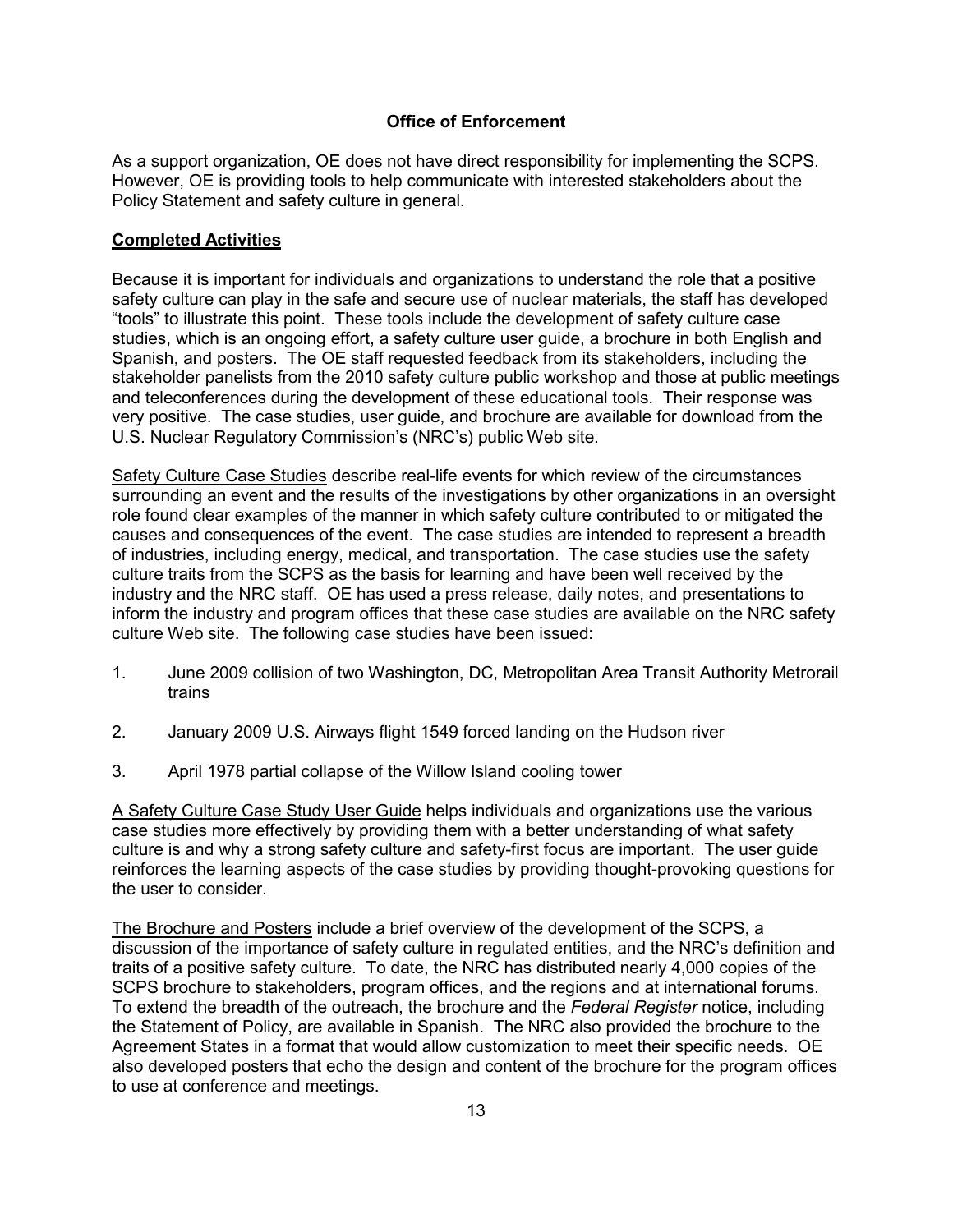The Safety Culture Web site, Newsletters, and Blogs continue to be important resources on current activities and documents in the NRC's safety culture initiative. Links to public meeting summaries, case studies, the brochure, and the SCPS are found here. A safety culture blog, press releases, and daily notes have all been effectively used to disseminate information about the policy statement and related NRC activities.

Outreach to Workshop Panelists: Involvement with our stakeholders, including the stakeholders who served as panelists at the February 2010 safety culture workshop, continues to be an important aspect of the agency's safety culture activities. Public meeting teleconferences were held in July and September 2010 to provide an update on the SCPS and Commission expectations and discuss next steps, such as the case studies and brochure initiatives. Since then, the NRC staff has continued dialogue with the panelists through e-mails and a public meeting teleconference in June 2011 to elicit feedback on agency initiatives and licensee activities, as well as to stay informed of stakeholder workshops and conferences that include or specifically address safety culture.

Presentations (Enclosure 3): Since March 2011, the staff has had many opportunities to discuss the SCPS at meetings and conferences. The OE staff has worked with the program offices to provide presentations to NRC staff on the SCPS at counterpart meetings in the regions and division meetings at Headquarters. The purpose of this information sharing is to ensure that the inspection staff is aware of the SCPS and the NRC's expectations that licensees are responsible for the development and maintenance of a positive safety culture at their own facilities, as well as to provide an awareness of the educational tools available for licensees.

The OE staff has given presentations about the SCPS at numerous conferences and workshops, such as the International Radiation Protection Association Workshop on Radiation Protection Culture in February 2011, the Regulatory Information Conference in March 2011, the Health Physics Annual Meeting in June 2011, the National Association of Employee Concerns Professionals (NAECP) and the Agency Allegation Coordinators workshop in September 2011, a vendor-sponsored Continuous Improvement Conference for Operators of Nuclear Power Plants in September 2011, and a safety culture workshop sponsored by the Institute of Nuclear Power Operations (INPO) and Duke Engineering in November 2011.

International Efforts (Enclosure 3): There has been significant interest in the NRC's SCPS in the international community. The first request from the international community to learn about the U.S. efforts to develop an SCPS was through the U.S. Department of State; the NRC gave a presentation on safety and security in nuclear power plants to the regulator and licensees in Egypt in October 2010. Continuing efforts included participation in an IAEA Technical Meeting in Vienna, Austria, in February 2011, which included (1) providing U.S. input for a technical document related to the regulator's oversight of safety culture, and (2) a staff presentation on the SCPS at the Technical Meeting. After the Technical Meeting, the NRC staff participated in two IAEA Consultancy Meetings, both of which were held for the purpose of developing the technical document, "Regulatory Oversight of Safety Culture at Nuclear Installations." As a result, the SCPS appears in an Appendix to this IAEA document. In addition to the efforts surrounding the development of the IAEA technical document, the staff gave presentations related to the SCPS to the regulator and licensees in Russia in June 2011 and Jordan in September 2011. In addition, Argonne National Labs and IAEA sponsored an SCPS presentation for South Africa and European nations in August 2011. This audience consisted of members from many nations who will be embarking on a new nuclear program.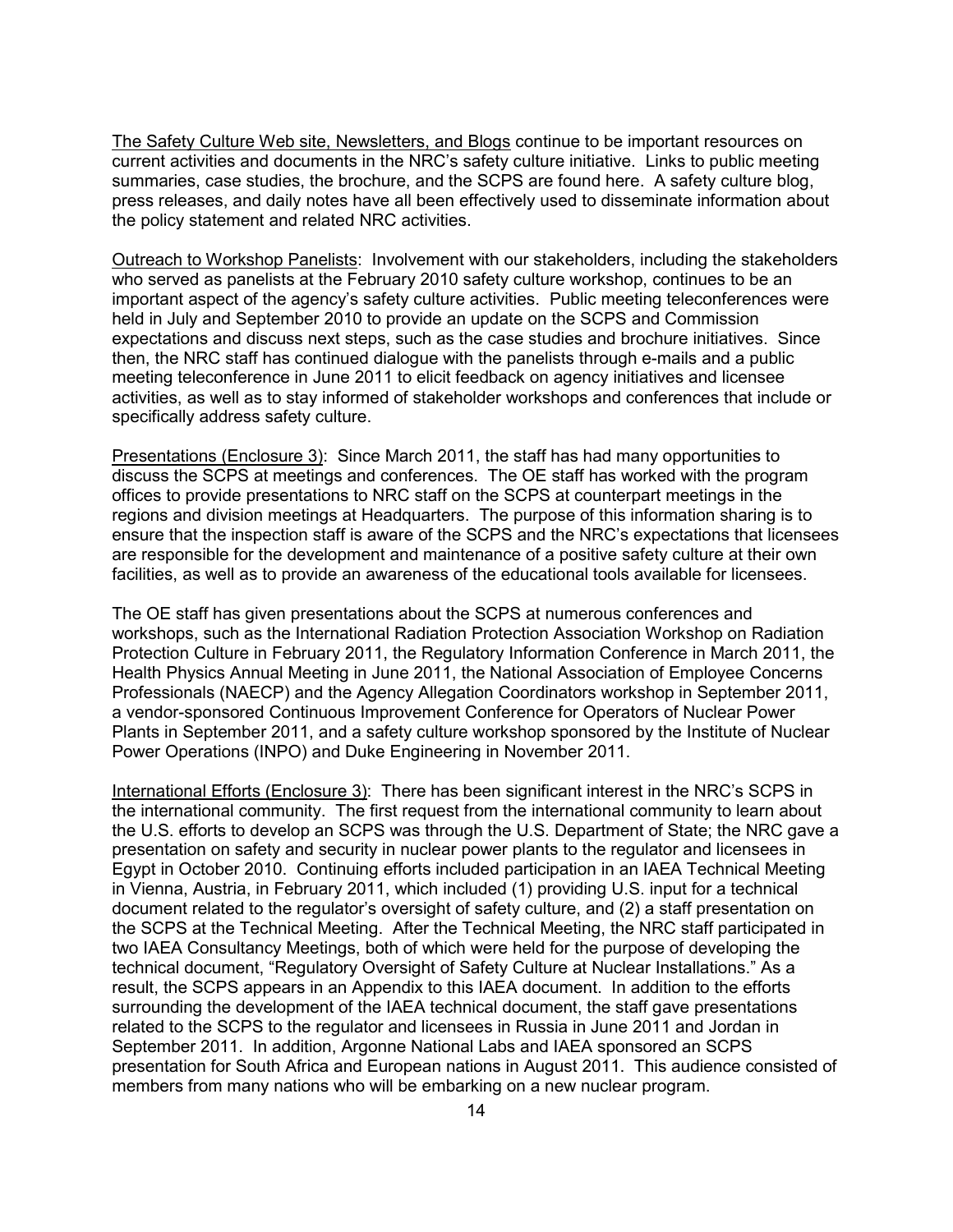The staff has also been involved in an IAEA Consultancy Meeting for the development of an IAEA Report Series document, "How to Continuously Improve Safety Culture," designed primarily for use by licensees but also appropriate for regulators. The education tools developed for the SCPS, such as case studies and a safety culture blog, have been incorporated into this IAEA Report Series document. Finally, staff members from OE and NRR attended an IAEA Technical Meeting in Vienna, Austria, in October 2011, to provide further input into the IAEA Report Series document, "How to Continuously Improve Safety Culture," as well as the IAEA Report Series document, "How to Perform Safety Culture Self-Assessments."

These activities potentially affect the development of common language in the international community and have validated the process used and results achieved in the development of an SCPS.

## **Planned Activities**

As requested by the U.S. Department of State, the staff will give an SCPS presentation to the Nuclear Safety and Security Group in Washington, DC, on March 7-8 and April 18-19, 2012. In addition, OE staff will give an SCPS presentation at the NAECP in New Orleans on February 28, 2012. In addition, OE staff will provide outreach on the SCPS to reactor licensees at the 2012 Regulatory Information Conference (RIC).

OE staff will continue to coordinate policy related matters and provide outreach at meetings, conferences, and workshops to support the program offices in their outreach and education efforts. OE also anticipates additional outreach in the international arena.

OE staff will continue to develop case studies, with plans for a case study related to the Big Branch mining accident, as well as the BP oil spill.

OE staff is also supporting NRR on the Safety Culture Implementation Team (SCIT) and in their common language efforts.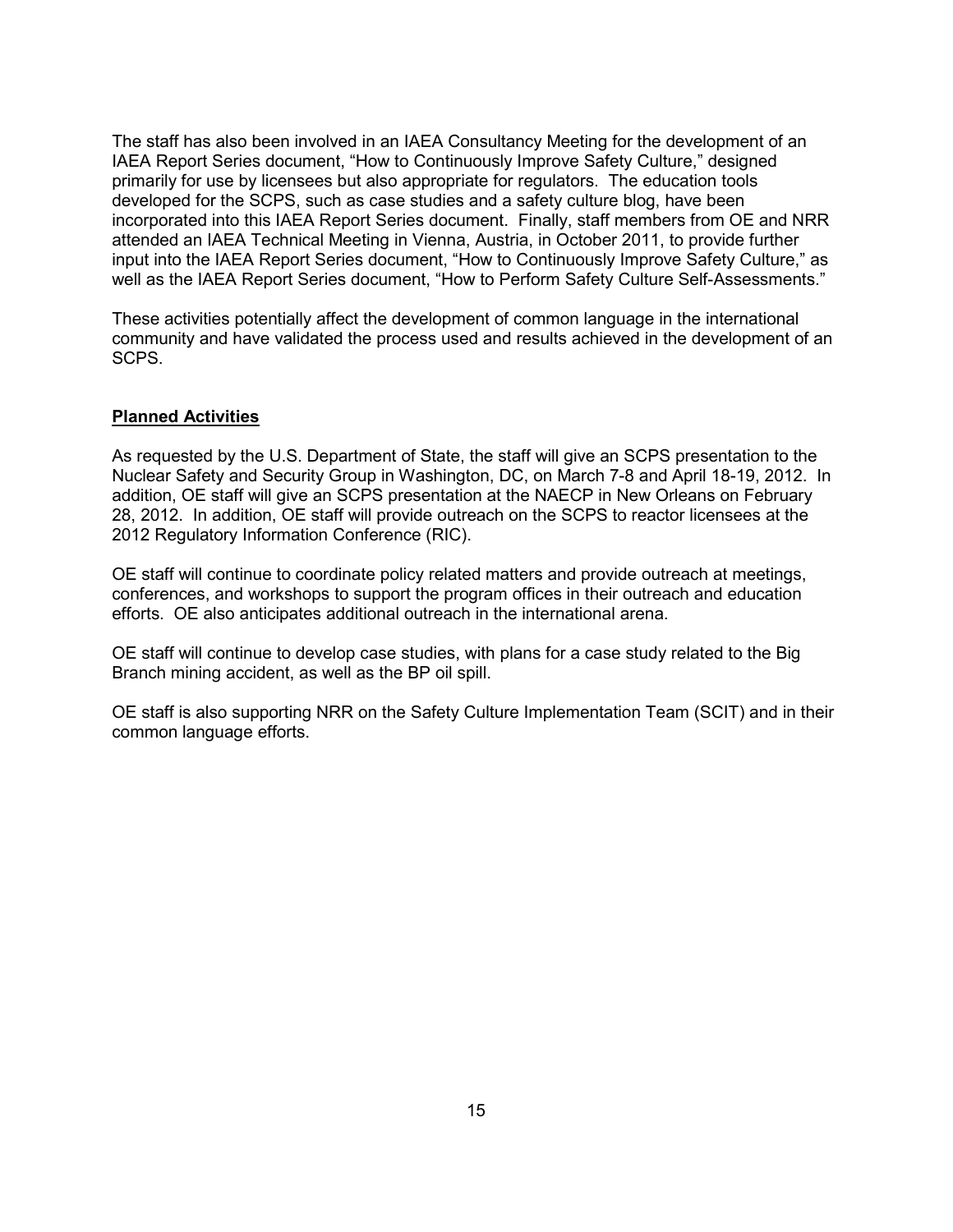## **Office of Nuclear Regulatory Research**

As a support organization, RES does not have direct responsibility for implementing the SCPS. However, the RES staff has continued to support OE and the program offices in their SCPSrelated activities by providing technical expertise and consultation, as requested, primarily through the user needs process. In addition, the RES staff participates, on an ongoing basis, on a number of national and international bodies that set standards, establish research agendas, or share information on topics related to safety culture.

## **Planned Activities**

## **Technical Support to OE and Program Offices**

RES currently provides technical expertise and support to OE and the program offices under two user needs. The RES staff is continuing to support OE by participating in the OE-led SCPS working group and conducting exploratory data analyses to evaluate the possible relationship of the SCPS traits to safety performance. The RES staff is also assisting NRR in the evaluation of NEI's proposed nuclear safety culture assessment process and the development of a common terminology with industry for the ROP. No new user needs to provide additional support are anticipated.

#### **Information Sharing**

The RES staff participates in a number of national and international bodies that set standards, conduct research, or share information related to the technical bases for the NRC's safety culture activities. The RES staff also maintains liaisons with representatives of other Federal agencies who are similarly conducting research and implementing programs to enhance safety culture in their organizations and regulated entities. Participation in these activities avoids duplication of effort among disparate groups and ensures that NRC views on safety culture are incorporated into collaborative research agendas, "good practices" documents, and standards on related topics. Disseminating information internally from these activities provides agency staff with the opportunity to learn from research results and operational experience related to safety culture that are developed internationally and in other domains.

For example, the RES staff represents the NRC on the Organisation for Economic Co-operation and Development, Nuclear Energy Agency, Committee on the Safety of Nuclear Installations, Working Group on Human and Organisational Factors. The IAEA and the Working Group on Human and Organisational Factors sponsored an international workshop on safety culture, held September 26–28, 2011, in Chester, United Kingdom, as a followup to a similar workshop held in 2006. The purpose of the workshop was to discuss lessons learned by regulators and licensees in the enhancement and oversight of safety culture since the previous workshop, when most Member nations had not yet initiated safety culture activities. The RES staff presented a paper on the methodology used to develop the SCPS definition and traits, "Continuing the Conversation: Development of the U.S. NRC's Definition of Safety Culture and its Traits." Outcomes of the workshop, including gaps in fundamental knowledge about safety culture, will be documented in the proceedings and shared internally.